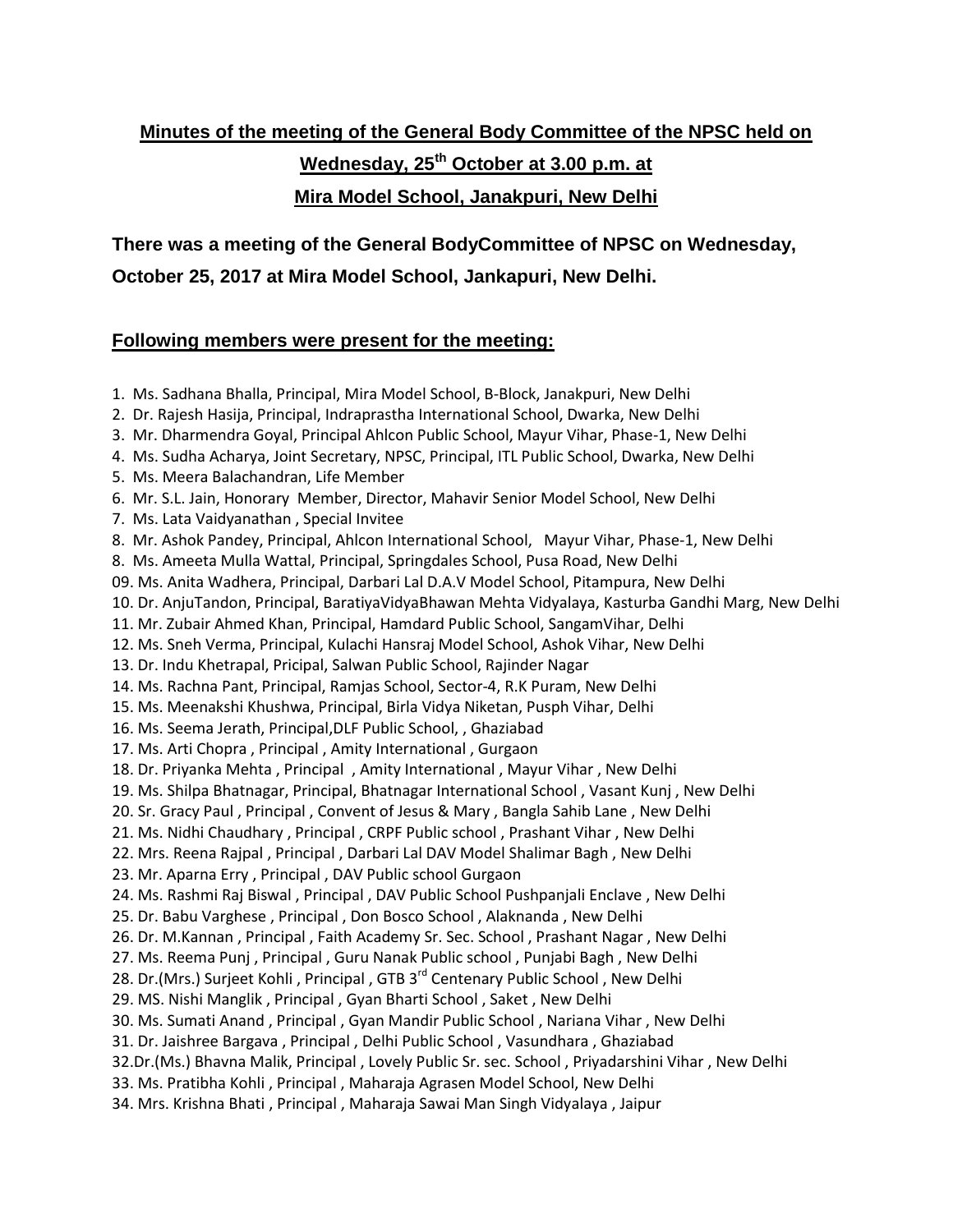- 35. Ms. Mamta V Bhatnagar , Principal , Manav Stahli School , Rajender Nagar , New Delhi
- 36. Ms. Alka Kapur , Principal , Modern Public Shalimar Bagh , New Delhi
- 37. Ms. Neeta Jetly , Principal , Mother's Global school Preet Vihar , New Delhi
- 38. Ms. Jyoti Arora, Principal , Mount Abu Public School , Sec- 5, Rohini , New Delhi
- 39. Dr. D.K Pandey , Principal , N.C Jindal Public school , Punjabi Bagh , New Delhi
- 40. Ms. Vandana Chawla , Principal , New Era Public School , Mayapuri , New Delhi
- 41. Mr. Prashant Parashar B , Principal , N.K Bagrodia Public School , Rohini , New Delhi
- 42. Ms. Mohini Bindra , Principal , Ramjas School Pusa Road , New Delhi
- 43. Ms. Rashmi Malik , Principal , salwan Public school , Gurgaon
- 44. Ms. Meenakshi Gupta , Principal , S.D Public school , Patel Nagar , New Delhi
- 45. Ms. Renu Laroiya , Principal , Shaheed Rajpal , D.A.V Public School , Dayanand Vihar , New Delhi
- 46. Fr. Anil George , Principal , St. Francis De Sales School , Janakpuri , New Delhi
- 47. Commander V.K Banga , Principal, The Mann School , Holambi , Delhi

48. Ms. Sanghamitra Ghosh , Principal , The Mother International School , Sri Aurobindo Marg , New Delhi

- 49. Ms. Sharmila Raheja , Uttam School for Girls , Shastri Nagar , Ghaziabad
- 50. Ms. Chitra Nakra , Principal , Ved Vyasa D A V Public school , Vikas Puri , New Delhi
- 51. Dr. Manish Sharma , Principal , Venkateshwar International school Dwarka, New Delhi

#### LEAVE OF ABSENCE:

- 1. Mr. S. K. Bhattacharya, Founder Member
- 2. Mr. L.V. Sehgal, Principal, Bal Bharati School, Ganga Ram Hospital Marg, New Delhi-110060
- 3. Ms. Malini Narayanan, Secretary NPSC, Principal Army Public School, Shankar Vihar, Delhi Cantt-
- 4. Sister Sherine, Principal, Holy Child School, Tagore Garden
- 5. Mrs. Asha Prabhakar, Principal, Bal Bharti School, Noida
- 6. Dr. Hemlata Mohan, Delhi Public School, Bokaro
- 7. Mrs. Madhulika Sen, Principal. Tagore International School, Vasant Vihar, New Delhi
- 8. Ms. Anuradha Joshi , Principal , Sardar Patel Vidyalaya , New Delhi

**The Chairperson, Ms. Sadhana Bhalla, extended a warm welcome to all the members on behalf of the newly elected Executive Body. The General Body meeting began with the soulful rendition by students of the host school.**

**This was followed by a presentation by Ms. Geetanjali Goel , Judge , Delhi** 

**Judicial Service and Ms. Shreya Arora Mehta Secretary, South District Legal** 

**Services Authority, Judge, Delhi Judicial Service to launch the DSLA\_NPSC** 

**collaboration for the implementation of the 'Child Abuse and Violence-**

**Interpersonal & Digital World' programme under the aegis of Delhi State Legal** 

**Services Authority, High Court of Delhi.**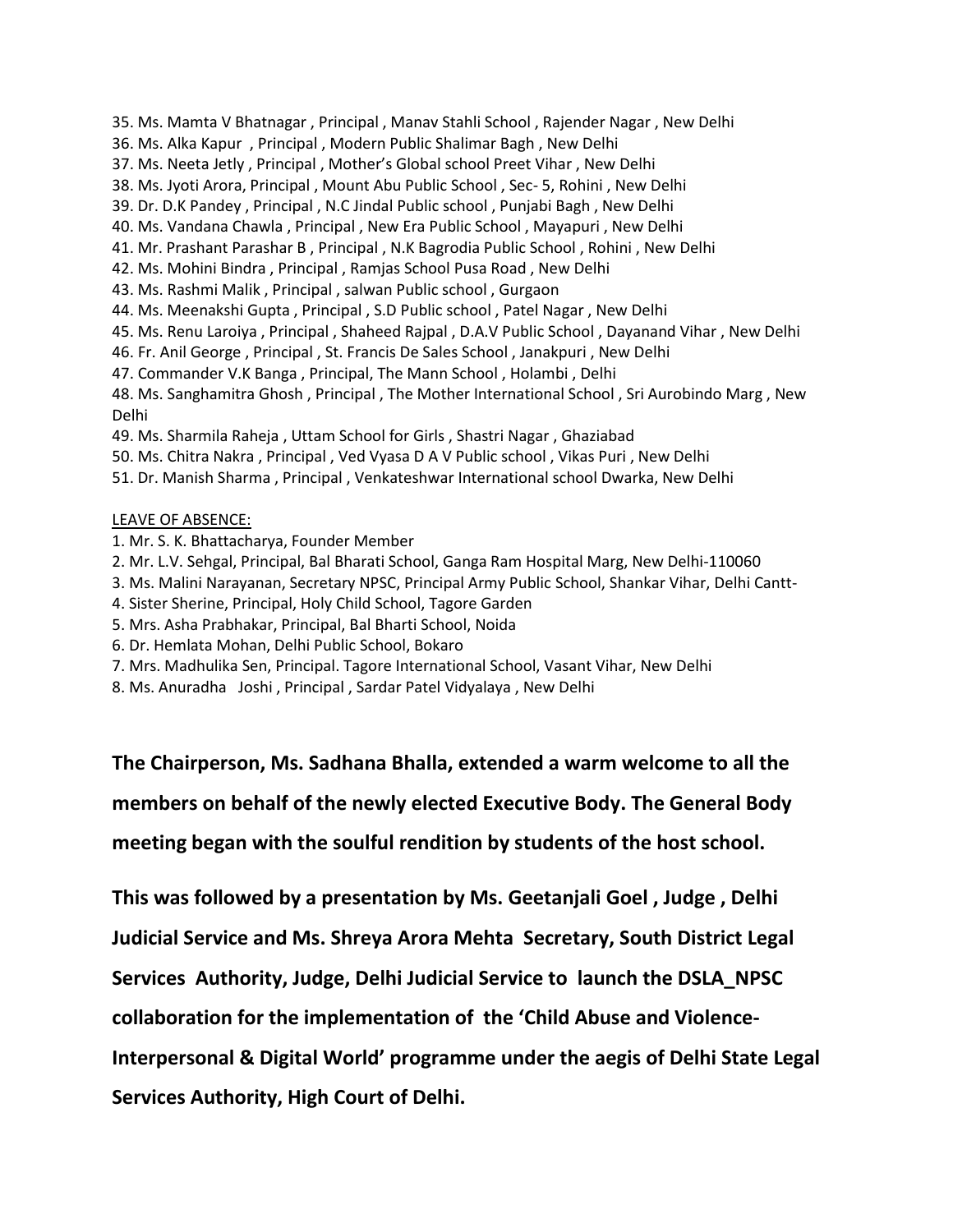**The Chairperson shared the names of five Nodal Centers through whom this program would be implemented and thanked the Principals for kindly consenting to organizing the workshops. The concept note was shared which is enclosed herewithin.**

- **1. EAST DELHI : Mr. Ashok Pandey , Principal , Ahlcon International school , Mayur Vihar , Phase -1 , Delhi – 110092**
- **2. CENTRE DELHI: Mrs. Ameeta Mulla Wattal , Principal , Springdales School , Pusa Road , New Delhi**
- **3. NORTH DELHI: Mrs. Sneh Verma , Principal , Kulachi Hansraj Model School, Ashok Vihar , Phase 1, New Delhi**
- **4. SOUTH DELHI: Ms. Minakshi Kushwaha , Principal , Birla Vidya Niketan , Pushp Vihar , New Delhi**
- **5. WEST DELHI: Ms. Sudha Acharya , Principal , ITL Public School , Sec- 9 , Dwarka , New Delhi**

**Members were informed that the programme would be launched on November 2 , 2017.Therefore , all NPSC member schools must register names of at least two teachers with the nearest Nodal Centre latest by October 31 , 2017.**

### **AGENDA Item No.1: Confirmation of the minutes of the last meeting.**

**The Chairperson sought the approval of the minutes of the General Body** 

**Meeting held on September 26, 2017 at Ahlcon International School, Mayur**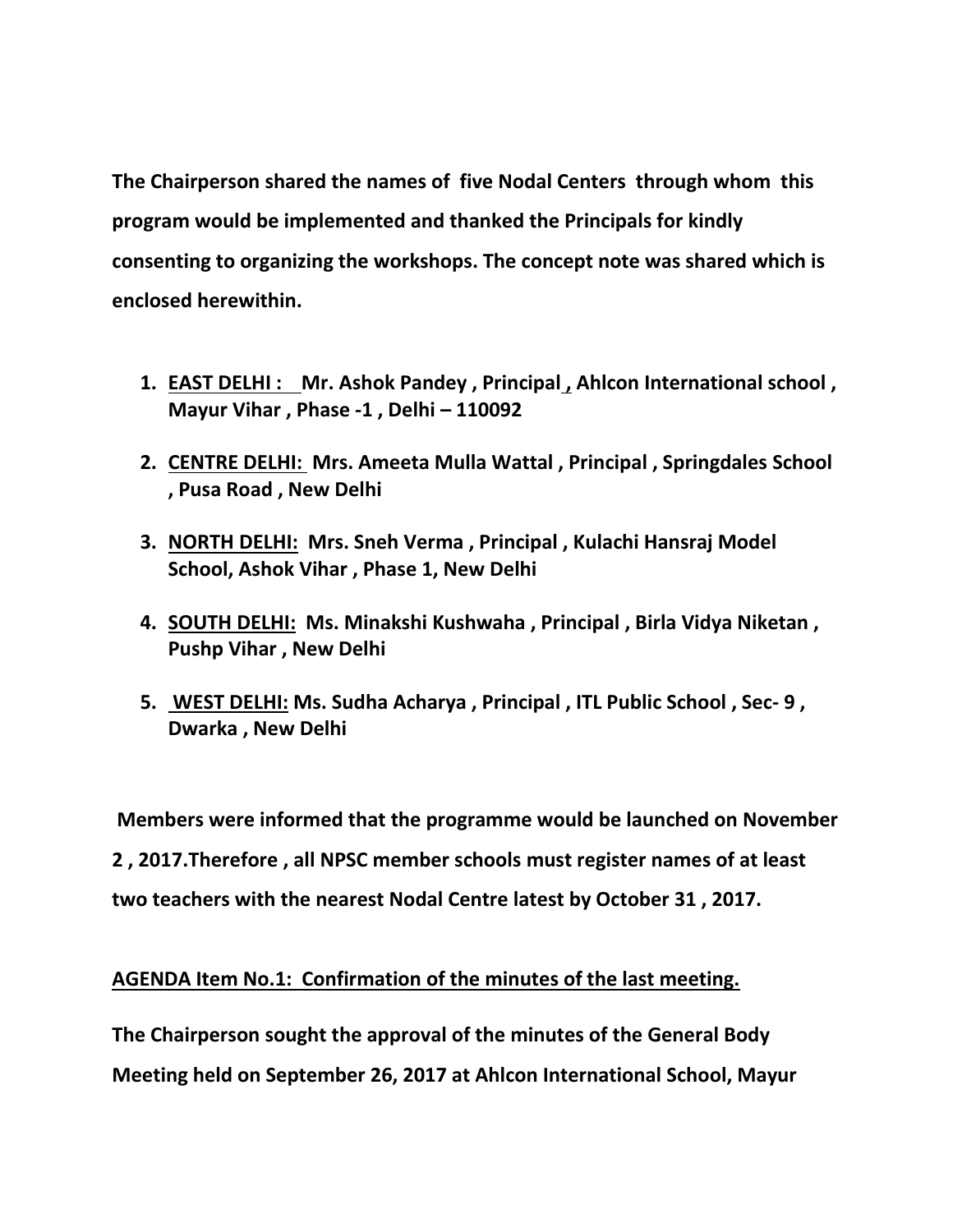**Vihar, New Delhi. Since there were no observations, the minutes were deemed confirmed.**

**AGENDA Item No.2: Introduction of the new Executive Committee members.**

**The Chairperson introduced the newly inducted Executive Members.** 

| <b>Mr. Ashok Kumar Pandey</b>  |
|--------------------------------|
| <b>Ms. Ameeta Mulla Wattal</b> |
| Mr. L.V Sehgal                 |
| Ms. Minakshi Kushwaha          |
| Dr. Hemlata S Mohan            |
| Ms. Anita Wadehra              |
| Mrs. Asha Prabhakar            |
| <b>Mr. Zubair Ahmed Khan</b>   |
| <b>Sister Sherine</b>          |
| <b>Ms. Sneh Verma</b>          |
| <b>Mrs. Rachna Pant</b>        |
| <b>Mrs. Anju Tandon</b>        |
| <b>Mrs. Indu Khetarpal</b>     |
|                                |

**AGENDA Item No.3: Induction of Mrs. Sharmila Raheja as an Additional Joint Secretary against unfilled vacancy.**

**The Chairperson apprised all the members present that there was a vacancy of Joint Secretary ( additional from outside Delhi) to which Ms. Sharmila Raheja had applied for to the returning officers Mrs. Ameeta Mulla Wattal and Mr. Ashok Pandey.**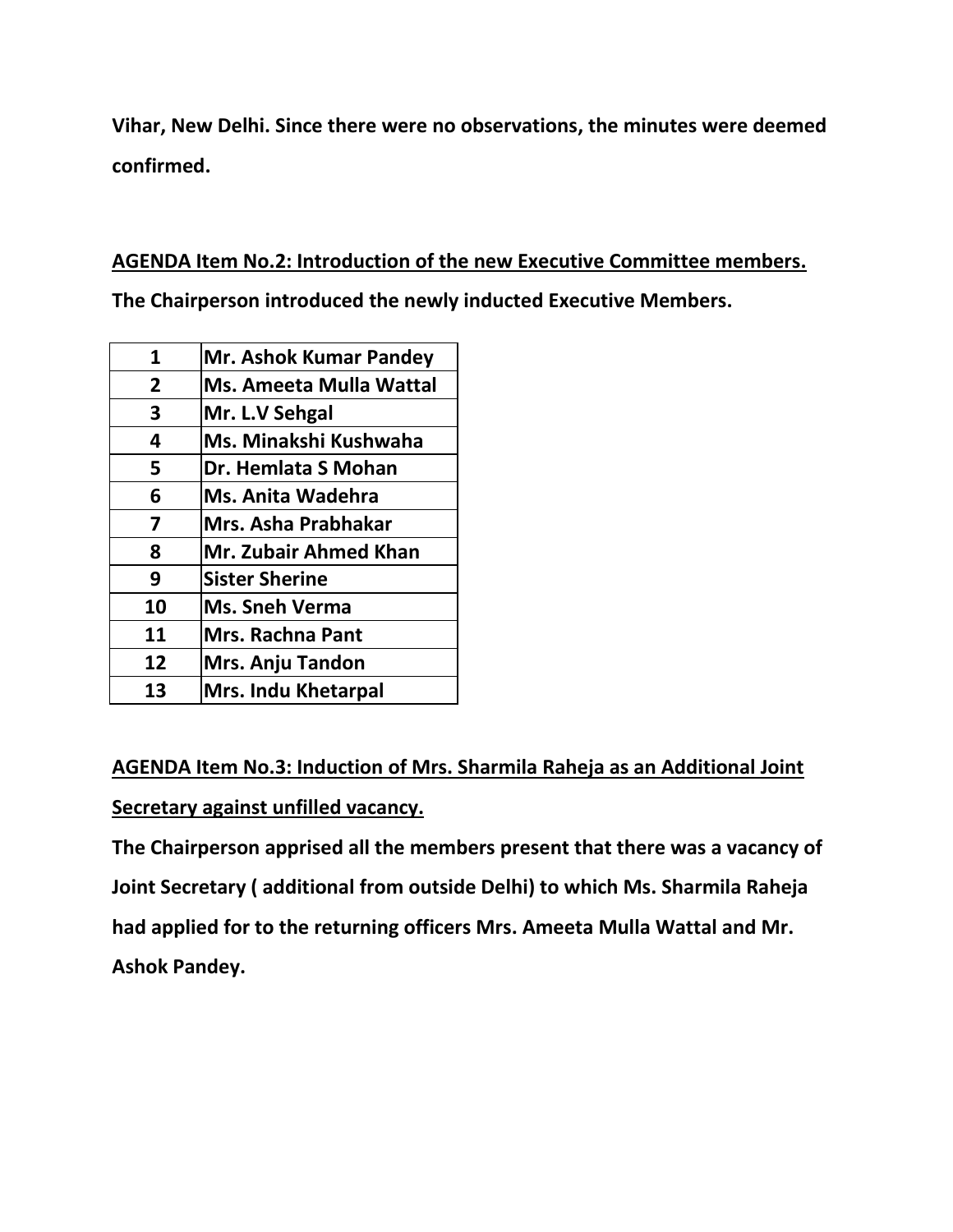**Mr. Pandey took up the matter and recommended that she may be inducted for this post and sought the approval of the General Body. All the members agreed to the proposal following which Mrs. Sharmila Raheja was formally inducted to the Executive Committee.**

### **AGENDA Item No.4: Formation of the legal cell**

**The Chairperson apprised all the members present that a legal cell has been set up within the NPSC with the following members:**

- **1. Mr. L.V Sehgal, Chairperson**
- **2. Mrs. Ameeta Mulla Wattal**
- **3. Mr. Ashok Pandey**
- **4. Dr. D. K. Pandey**
- **5. Mr. Dharmendra Goyal**
- **6. Mrs. Sadhana Bhalla**

**Mrs. Ameeta Mulla Wattal briefed the members about the intent of this legal cell which was set up with the express purpose of providing advice to the members who may not be a part of any other larger body like the Action Committee. The Chairperson re-iterated that the main purpose of this cell is not to litigate or take up cases in the court and the scope at this time would be primarily to advise member schools on any rule/regulation/circular etc. This initiative was welcomed by all the members.**

**AGENDA Item No.5: Formation of the sub-committee to revisit the rules and regulations governing the NPSC.**

**The Chairperson briefed all the members present about the formation of a Sub-**

**Committee in order to revisit the rules and regulations governing the NPSC to** 

**give an opportunity to members to not only understand the rules & regulations** 

**but also to recommend amendments if any.**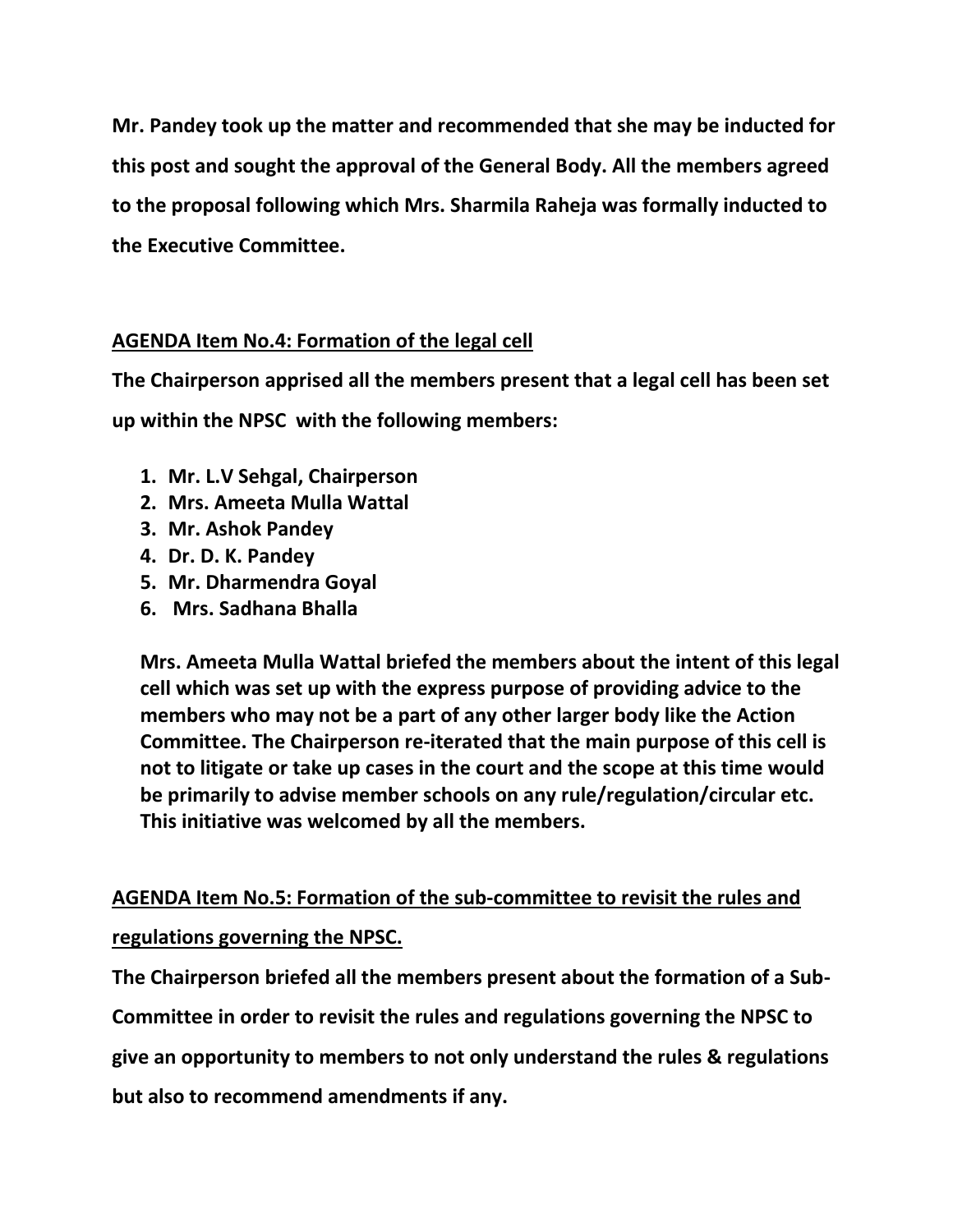**This legal cell consisted of the following members:**

- **1. Dr. Rajni Kumar, Chairperson of the Sub- Committee**
- **2. Mr. S.L Jain**
- **3. Dr. Usha Ram**
- **4. Mr. L.V Sehgal**
- **5. Mrs. Ameeta Mulla Wattal**
- **6. Mr. Ashok Pandey**
- **7. Mrs. Sadhana Bhalla**

**The Chairperson informed that the rules/regulation/bye-laws have already been circulated to all the members and urged all members to send their suggestions/recommendations latest by 15th November, 2017 if they wish to see any amendments to the existing rules.**

# **AGENDA Item No.6: Discussion of the order no. DOE.15 (318)/PSB/2016/19786 dated 17.10.17 from the Directorate of pertaining to implementation of the 7th pay commission.**

**The Chairperson apprised all the members that a legal advice has been sought from the NPSC lawyer, Ms. Diya Kapur and the same was shared with the members. The members present were of the opinion that in the first instance a letter should be sent to the Director of Education, Ms. Soumya Gupta seeking clarification and also highlighting the issues that the schools were having with this order. If required then this matter should be taken up to the Hon'ble Lieutenant Governor. Mr. S.L Jain recommended that NPSC should request Action Committee to file a writ petition immediately on account of the procedures for the implementation of the 7th Pay Commission.**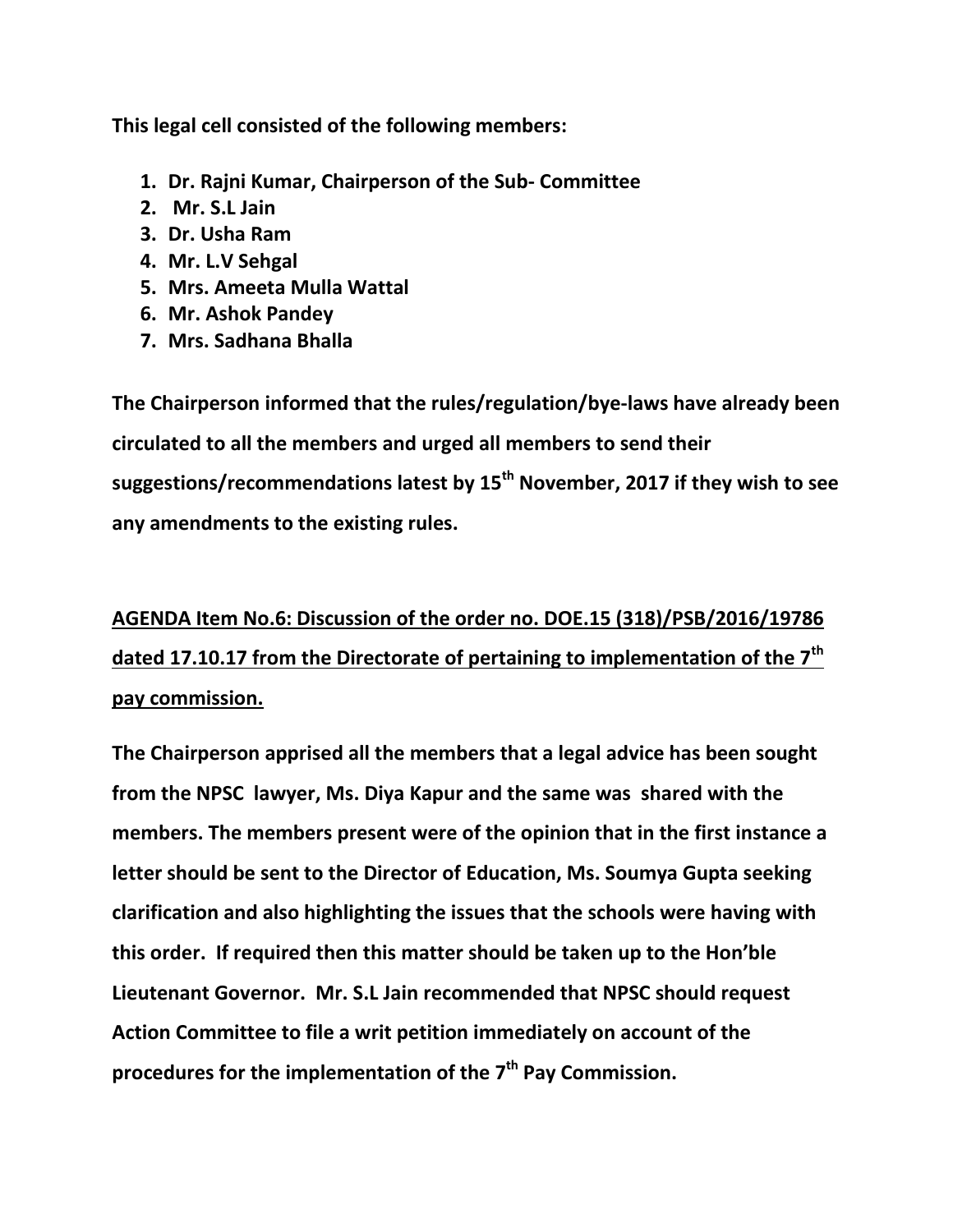**The Chairperson urged the members to strictly follow the order and get at least 15 % hike in fees which the order allows in the meantime.**

# **AGENDA Item No.7: Presentation on the inspection reports for the membership to the NPSC.**

**Mrs. Bhalla informed the Executive Members that three schools have been inducted into NPSC, who will be formally invited in the next Annual Conference. These schools were as follows:**

- **1. B.K Birla Centre for Education Vollage Shirgoan , Talegaon , Pune**
- **2. Gurukul the School NH-24 Hapur Ghaziabad**
- **3. American Montessori Public School , L-23 DLF Phase-II , Gurgaon**

## **AGENDA Item No.8: Discussion of the NPSC Calendar.**

**Ms. Sadhana Bhalla requested the member schools to meticulously go through the NPSC calendar and revert with the filled in format already sent to the members regarding the contributions to NPSC. The main discussion centered around the UNIC-NPSC collaborations, monthly meetings,** 

**students/teachers/Principal's activities.**

# **AGENDA Item No.9: Briefing by Mr. S.L Jain on status of legal cases pending in the court and being dealt by the Action Committee:**

**Mr. S.L Jain was requested to brief the General Body about the status of writ petitions taken up by the Action Committee pending in the court regarding the EWS (Uniform & textbooks) and other matter. He further urged member NPSC schools to become members of the Action Committee too for a larger good. He reiterated that a show of solidarity and strength was the need of the hour.**